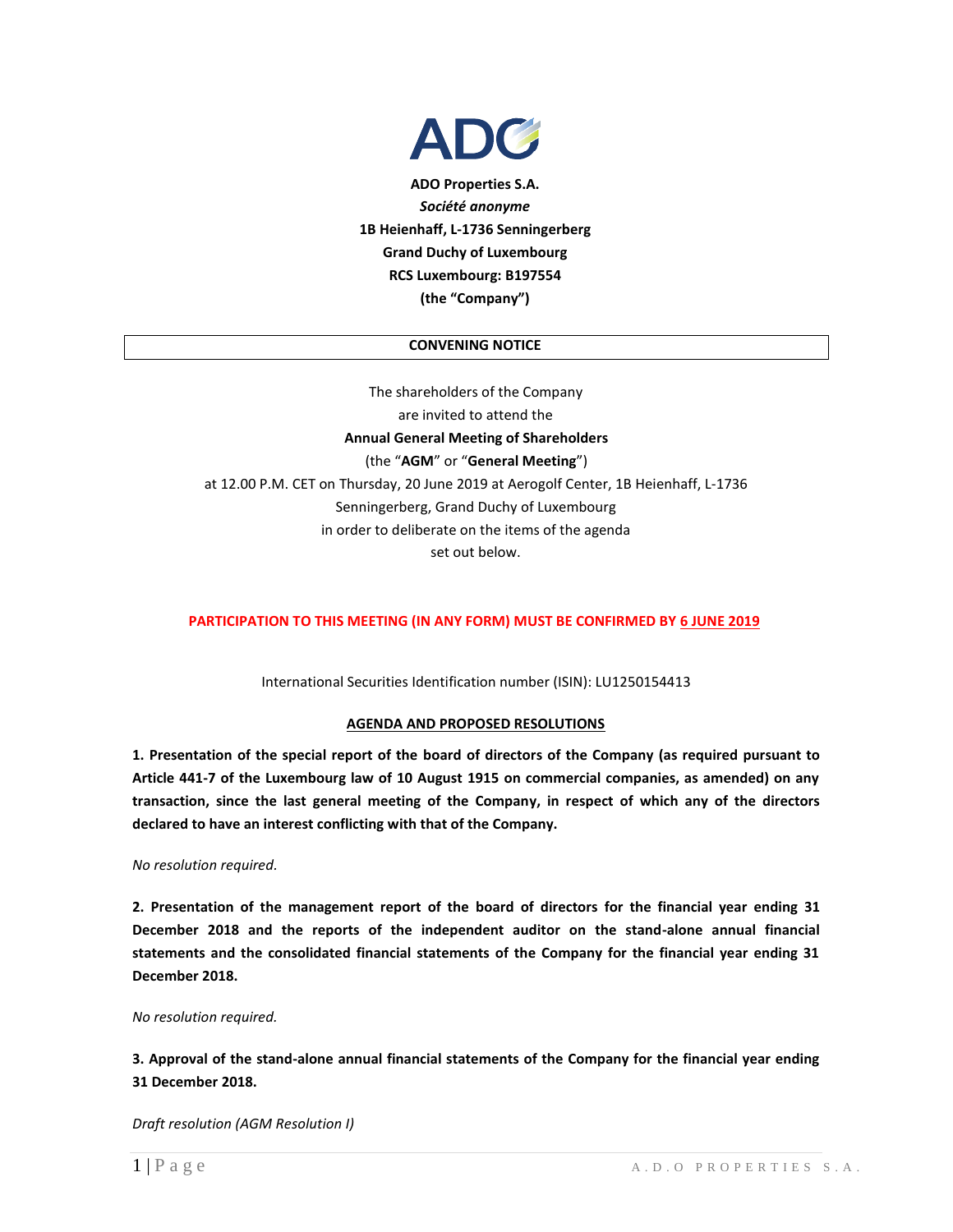The General Meeting, after having reviewed the management report of the board of directors and the report of the independent auditor, approves the stand-alone annual financial statements for the financial year ending 31 December 2018 in their entirety, showing a profit for that year of EUR 46,226,992 established in accordance with Luxembourg GAAP.

# **4. Approval of the consolidated financial statements of the Company for the financial year ending 31 December 2018.**

## *Draft resolution (AGM Resolution II)*

The General Meeting, after having reviewed the management report of the board of directors and the report of the independent auditor, approves the consolidated financial statements of the Company established in accordance with international accounting standards for the financial year ending 31 December 2018, showing a consolidated net profit of EUR 397,464,005.

# **5. Approval of the allocation of results and determination of the dividend.**

# *Draft resolution (AGM Resolution III)*

The General Meeting acknowledges that the net profit of the Company amounts to EUR 46,226,992 according to the stand-alone financial statements established in accordance with Luxembourg GAAP.

On this basis the General Meeting, upon the proposal of the board of directors, decides to pay out a dividend from the distributable results and to allocate the results of the Company based on the stand-alone annual financial statements of the Company for the financial year ending 31 December 2018.

Distributable profits 31 December 2018:

|                                                     | In EUR       |
|-----------------------------------------------------|--------------|
| <b>Share Capital</b>                                | 54,722       |
| Profit brought forward - opening balance 01.01.2018 | 19,766,631   |
| Profit (loss) for year 2018                         | 46,226,992   |
| Closing balance as at 31.12.2018                    | 65,993,623   |
| Restricted profit:                                  |              |
| Net book value of formation expenses as 31.12.2018  | (9,657,943)  |
| Legal reserve                                       | (4)          |
| Distributable amount retained earnings              | 56,335,676   |
| Share premium account                               | 844,345,307  |
| Total maximum distributable amount                  | 900,680,983  |
| Total proposed divided (0.75 EUR per share)         | (33,000,000) |
| Distributable amount carried forward                | 867,680,983  |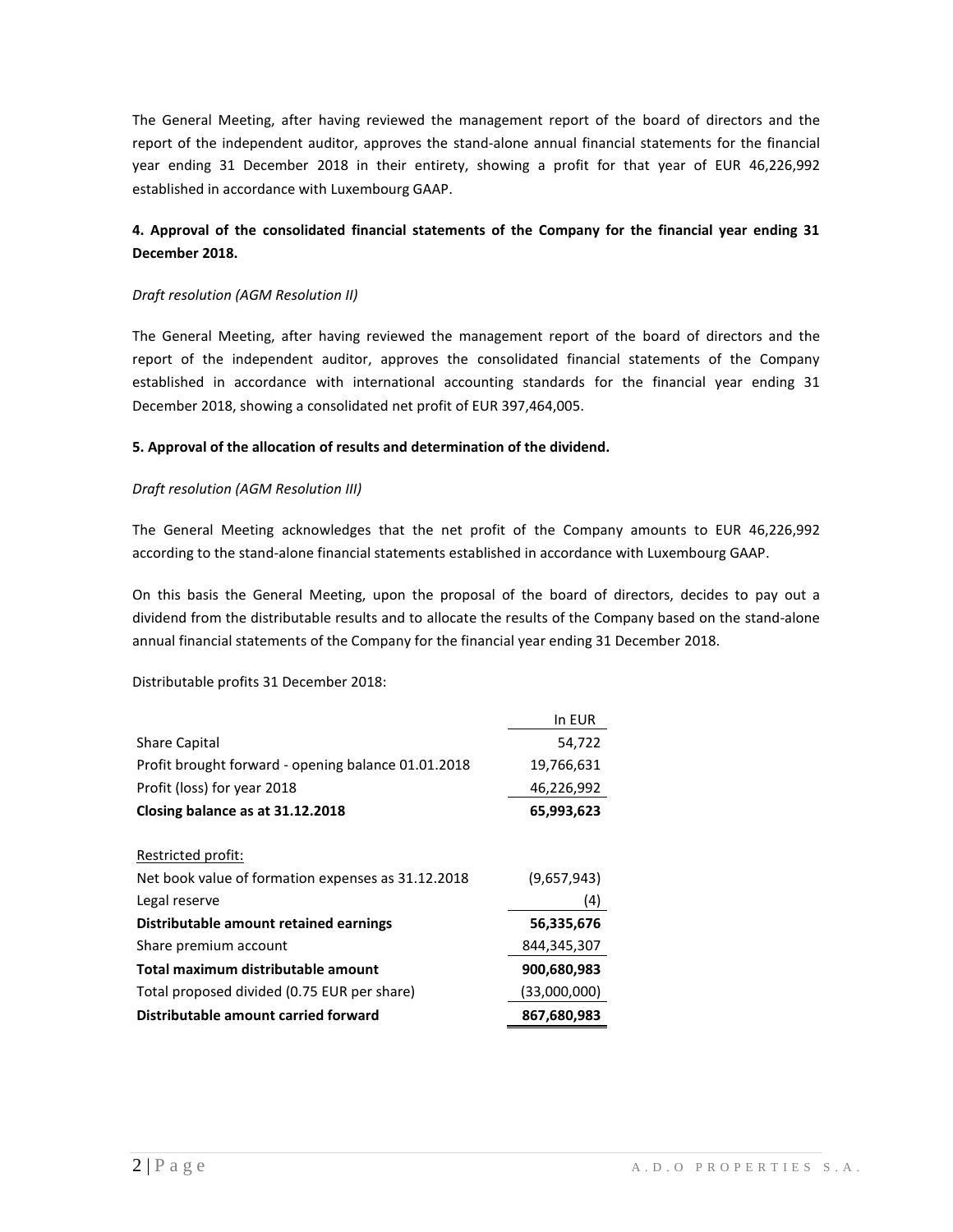The General Meeting acknowledges that the record date determining the eligibility to receive a dividend payment shall be the date of this AGM (i.e. 20 June 2019), and that the payment of dividends shall commence on 21 June 2019.

**6. Approval of the re-appointment of Mr. Rabin Savion as director of the Company for a period running from the date of this AGM until the annual general meeting to take place in the year 2020 on the condition that Mr. Rabin Savion remains in the position of CEO of the Company during that period of his appointment; approval that Mr. Rabin Savion shall receive no remuneration in respect of his corporate mandate as a director of the Company but that the board of directors shall be entitled to approve his remuneration for his mandate as CEO of the Company in such amount as the board of directors deems appropriate.**

# *Draft resolution (AGM Resolution IV)*

The General Meeting approves the appointment of Mr. Rabin Savion as director of the Company for a period running from the date of this AGM until the annual general meeting of the Company to take place in the year 2020 on the condition that Mr. Rabin Savion remains in the position of CEO of the Company. For the avoidance of doubt, if Mr. Rabin Savion ceases to be the CEO of the Company for any reason prior to the annual general meeting to take place in the year 2020, his position as a director of the Company will be deemed to terminate automatically.

The General Meeting approves that Mr. Rabin Savion shall receive no remuneration in respect of his corporate mandate as a director of the Company but that the board of directors shall be entitled to approve his remuneration for his mandate as CEO of the Company in such amount as the board of directors deems appropriate.

**7. Approval of the re-appointment of Mr. Michael Bütter as director of the Company for a period running from the date of this AGM until the annual general meeting to take place in the year 2020 and approval of his annual fixed remuneration of EUR 50,000 and an additional remuneration amount of EUR 1,500 per attendance at a meeting of the board of directors or any committee of the Company, of which he is a member.** 

# *Draft resolution (AGM Resolution V)*

The General Meeting approves the appointment of Mr. Michael Bütter as director of the Company for a period running from the date of this AGM until the annual general meeting of the Company to take place in the year 2020.

The General Meeting approves the annual fixed remuneration of Mr. Michael Bütter for his role as director in an amount of EUR 50,000 and an additional remuneration amount of EUR 1,500 per attendance at a meeting of the board of directors or any committee of the Company, of which he is a member.

**8. Approval of the re-appointment of Mr. Amit Segev as director of the Company for a period running from the date of this AGM until the annual general meeting to take place in the year 2020 and approval of his annual fixed remuneration of EUR 50,000 and an additional remuneration amount of EUR 1,500 per attendance at a meeting of the board of directors or any committee of the Company, of which he is a member.**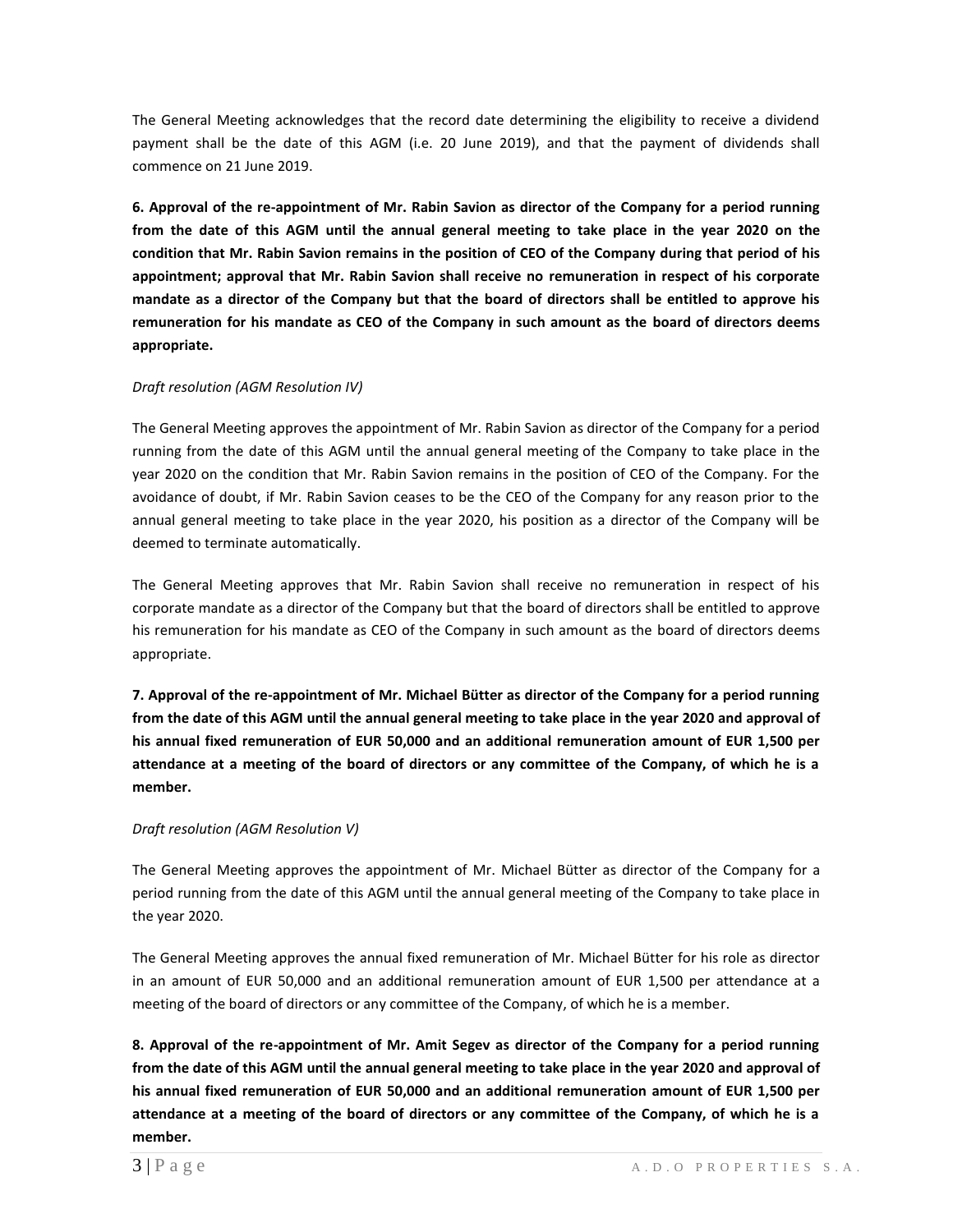# *Draft resolution (AGM Resolution VI)*

The General Meeting approves the appointment of Mr. Amit Segev as director of the Company for a period running from the date of this AGM until the annual general meeting of the Company to take place in the year 2020.

The General Meeting approves the annual fixed remuneration of Mr. Amit Segev for his role as director in an amount of EUR 50,000 and an additional remuneration amount of EUR 1,500 per attendance at a meeting of the board of directors or any committee of the Company, of which he is a member.

**9 Approval of the re-appointment of Mr. Jörn Stobbe as director of the Company for a period running from the date of this AGM until the annual general meeting to take place in the year 2020 and approval of his annual fixed remuneration of EUR 50,000 and an additional remuneration amount of EUR 1,500 per attendance at a meeting of the board of directors or any committee of the Company, of which he is a member.**

# *Draft resolution (AGM Resolution VII)*

The General Meeting approves the appointment of Mr. Jörn Stobbe as director of the Company for a period running from the date of this AGM until the annual general meeting of the Company to take place in the year 2020.

The General Meeting approves the annual fixed remuneration of Mr. Jörn Stobbe for his role as director in an amount of EUR 50,000 and an additional remuneration amount of EUR 1,500 per attendance at a meeting of the board of directors or any committee of the Company, of which he is a member.

**10. Approval of annual fixed remuneration of Mr. Moshe Dayan for his role as director in an amount of EUR 50,000 and an additional remuneration amount of EUR 1,500 per attendance at a meeting of the board of directors or any committee of the Company, of which he is a member.** 

### *Draft resolution (AGM Resolution VIII)*

The General Meeting approves the annual fixed remuneration of Mr. Moshe Dayan for his role as director in an amount of EUR 50,000 and an additional remuneration amount of EUR 1,500 per attendance at a meeting of the board of directors or any committee of the Company, of which he is a member.

**11. Approval of annual fixed remuneration of Mr. Sebastian-Dominik Jais for his role as director in an amount of EUR 50,000 and an additional remuneration amount of EUR 1,500 per attendance at a meeting of the board of directors or any committee of the Company, of which he is a member.** 

### *Draft resolution (AGM Resolution IX)*

The General Meeting approves the annual fixed remuneration of Mr. Sebastian-Dominik Jais for his role as director in an amount of EUR 50,000 and an additional remuneration amount of EUR 1,500 per attendance at a meeting of the board of directors or any committee of the Company, of which he is a member.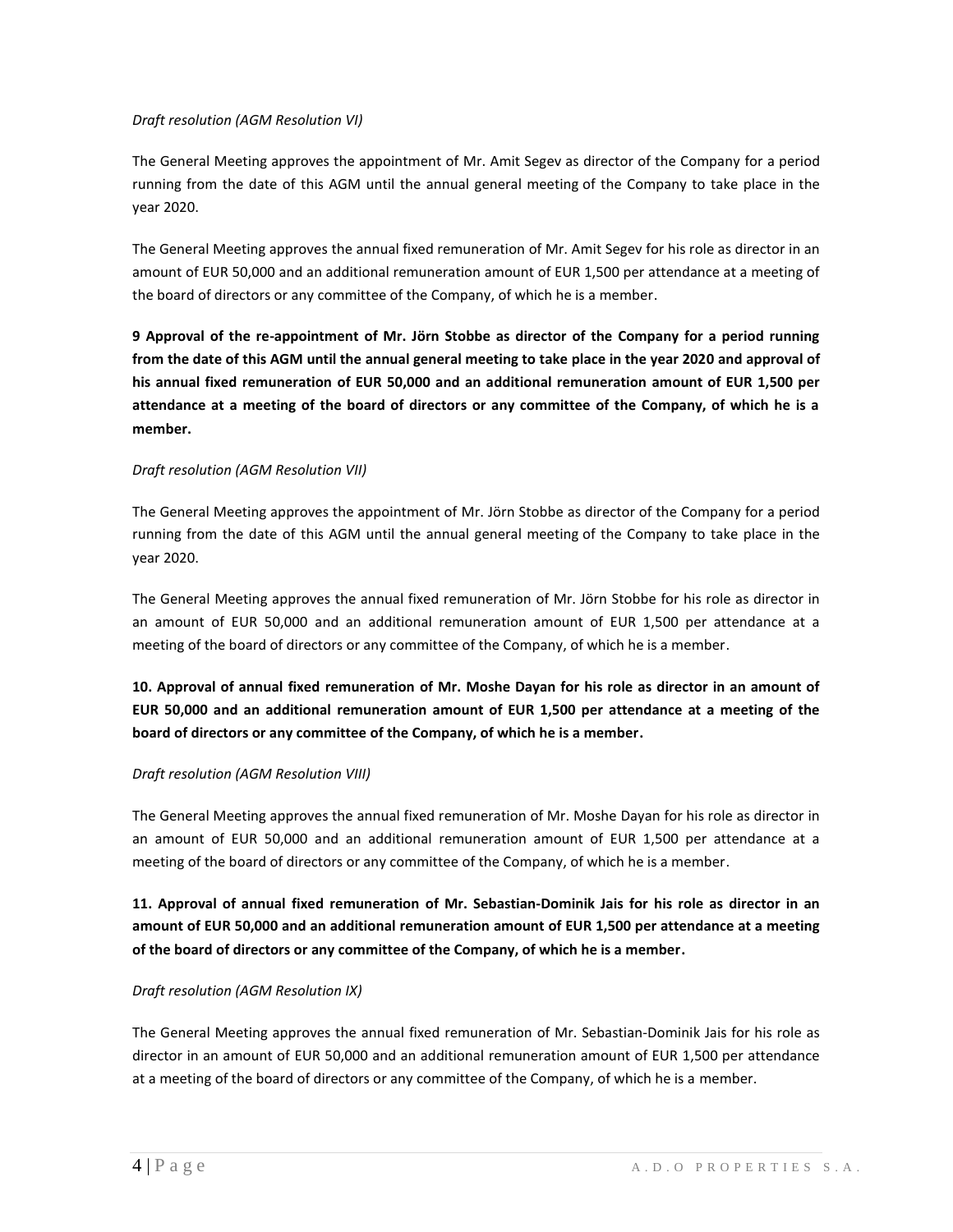**12. Approval of annual fixed remuneration of Mr. Constantin Papadimitriou for his role as director in an amount of EUR 50,000 and an additional remuneration amount of EUR 1,500 per attendance at a meeting of the board of directors or any committee of the Company, of which he is a member.** 

# *Draft resolution (AGM Resolution X)*

The General Meeting approves the annual fixed remuneration of Mr. Constantin Papadimitriou for his role as director in an amount of EUR 50,000 and an additional remuneration amount of EUR 1,500 per attendance at a meeting of the board of directors or any committee of the Company, of which he is a member.

# **13. Approval in principle to increase the board of directors of the Company by appointing an additional independent director.**

# *Draft resolution (AGM Resolution XI):*

The General Meeting approves in principle to increase the board of directors of the Company by appointing an additional independent director. It is noted that in order to make this appointment once a candidate has been chosen, an additional general meeting of shareholders must be convened.

# **14. Approval of the remuneration of any directors appointed by co-optation of the board of directors in replacement of any directors appointed by the general meeting of shareholders of the Company**

# *Draft resolution (AGM Resolution XII)*

To the extent that, prior to the next general meeting of shareholders of the Company, the board of directors appoints by co-optation any new directors in replacement of directors appointed by the general meeting of shareholders, the General Meeting hereby approves that such co-opted directors shall be entitled to receive the same remuneration as the directors whom they have replaced.

# **15. Approval of the discharge of all directors having held office during the financial year ending 31 December 2018**

## *Draft resolution (AGM Resolution XIII)*

The General Meeting decides to grant discharge to all directors having held office during the financial year ending 31 December 2018.

# **16. Approval of the re-appointment of KPMG Luxembourg as independent auditor of the Company until the annual general meeting to take place in 2020.**

### *Draft resolution (AGM Resolution XIV)*

The General Meeting decides to approve the re-appointment of KPMG Luxembourg, *société cooperative,* with registered office at 39, avenue John F. Kennedy, L-1855 Luxembourg as independent auditor of the Company until the annual general meeting to take place in 2020.

\*\*\*\*\*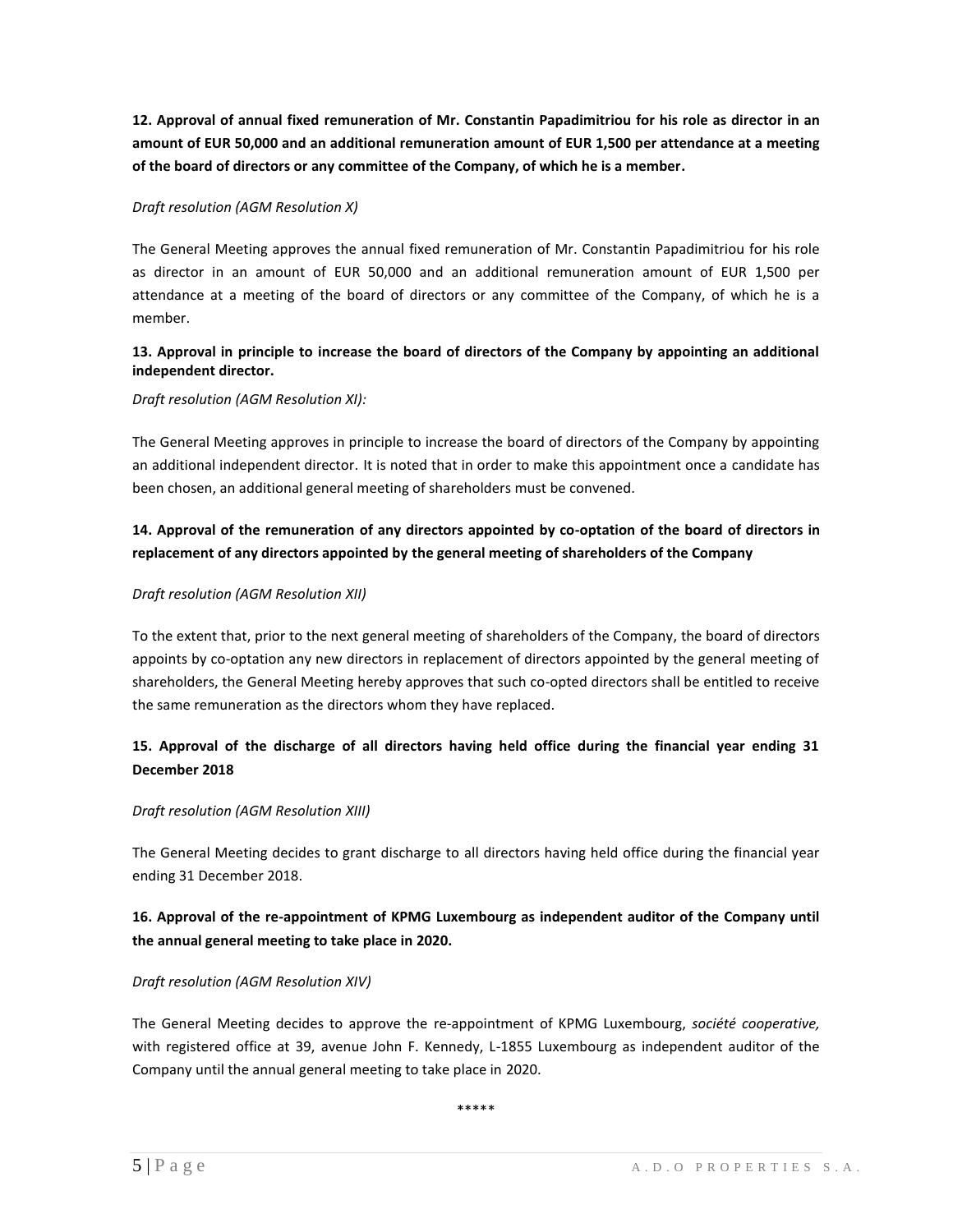# **I AVAILABLE INFORMATION AND DOCUMENTATION**

The following information is available on the Company's website <http://www.ado.properties/> and at the Company's registered office in Luxembourg as from the date of publication of the convening notice in the Luxembourg Official Gazette (*Receuil Electronique des Sociétés et Associations*) and in the Luxembourg newspaper WORT:-

- this convening notice for the AGM
- the total number of shares and voting rights at the date of the convening notice
- the special report of the board of directors of the Company (as required pursuant to Article 441-7 of the Luxembourg law of 10 August 1915 on commercial companies, as amended)
- the full text of any document to be made available by the Company at the AGM
- the draft resolutions in relation to each of the above agenda points to be adopted at the AGM, or where no resolution is proposed to be adopted, a comment from the board of directors; and
- the proxy and voting form to be used if voting by proxy or by correspondence (the "**Proxy and Voting Form**")

Shareholders may obtain a copy of the full text of any document to be made available by the Company at the AGM and draft resolutions proposed to be adopted by the AGM upon request by mail, fax or email to BNP Paribas Securities Services, Luxembourg Branch, in its capacity as mandated agent of the Company ("**BNP Paribas**").

# **II QUORUM AND VOTING**

The AGM will validly deliberate on all resolutions on the agenda regardless of the number of shareholders present and of the number of shares represented, and the resolutions relating to these agenda items will be adopted by a simple majority of the votes validly cast by shareholders present or represented. Each share is entitled to one vote.

### **III RIGHT OF SHAREHOLDERS TO ADD ITEMS TO THE AGENDA OR TO TABLE ALTERNATIVE RESOLUTIONS**

Shareholders holding individually or collectively at least 5% of the issued share capital of the Company have the right (a) to add new items on the agenda of the AGM and/or (b) to table draft resolutions regarding items included or to be included in the agenda of the AGM.

Such requests must be in writing and sent to BNP Paribas by post or fax (see contact details in Section VI below) or by email to [cecile.baumann@bnpparibas.com](mailto:cecile.baumann@bnpparibas.com) and [lux.ostdomiciliees@bnpparibas.com.](mailto:lux.ostdomiciliees@bnpparibas.com) They must be accompanied by a justification or a draft resolution to be adopted at the AGM. They must also indicate the postal or electronic address at which the Company or BNP Paribas (as the Company's agent) may acknowledge receipt of these requests. The requests must be accompanied by proof (in the form of a certificate issued the bank, the custodian, professional securities' depositary or the financial institution where the shares are on deposit) that the shareholder(s) hold the required number of shares on the date of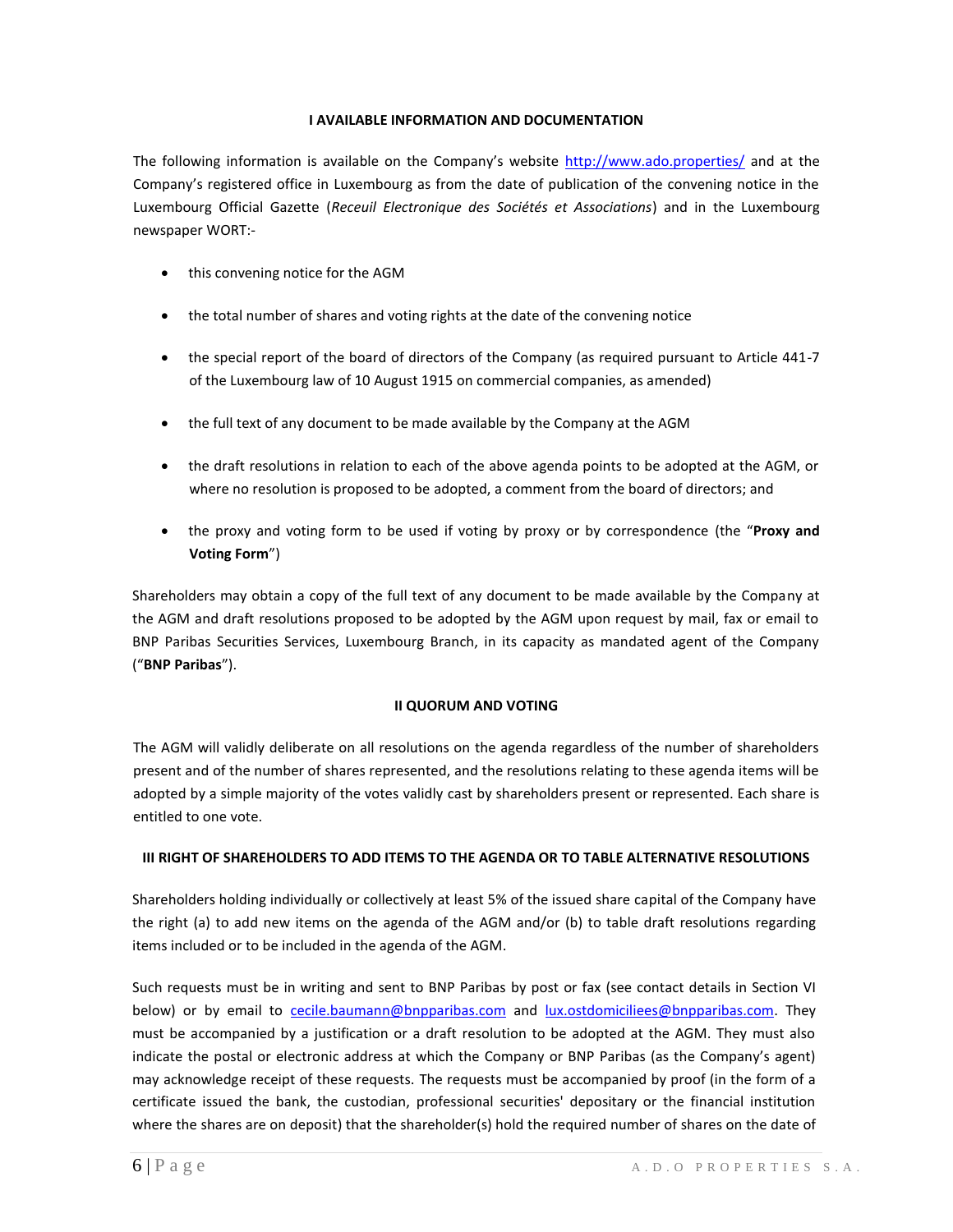the request (i.e. at least 5%). The new agenda points/draft resolutions will only be considered by the AGM if the requesting shareholder(s) holds the requisite number of shares also on the Record Date (as defined below).

Any such request and accompanying documents from shareholders must be received by BNP Paribas, not later than the 22 $^{nd}$  day before the AGM (i.e. not later than 29 May 2019).

The Company or BNP Paribas as the Company's agent, shall acknowledge receipt of any such requests within 48 hours of receipt.

The Company shall publish a revised agenda at the latest on the 15<sup>th</sup> day before the AGM (i.e. 5 June 2019).

# **IV RIGHT TO ASK QUESTIONS**

Every shareholder has the right to ask questions concerning items on the agenda of the AGM during the AGM. The Company will respond to such questions on a best efforts basis subject to the measures which it may take to ensure the identification of shareholders, the good order of the AGM and its preparation and the protection of confidentiality and the Company's business interests. The Company may, at its discretion, reply to such questions either globally or individually, during the AGM.

# **V PARTICIPATION TO THE AGM**

The rights of shareholders to participate to the AGM and exercise voting rights are subject to such shareholders being shareholders of the Company at midnight (24:00) Luxembourg time on 6 June 2019 (the "**Record Date**", i.e. the day falling fourteen (14) days before the date of the AGM).

# **In order to participate to the AGM, a shareholder must:-**

(i) **indicate his/her/its intention to participate in any form (in person, by proxy or by voting form)** at the latest **by 23:59 CET on 6 June 2019, the Record Date (as required by the Article 5 (3) law of 24 May 2011 on the exercise of certain rights of shareholders in general meetings of listed companies).** This confirmation of participation may be given in writing (by post or fax (see contact details in Section VI below) or by email to [cecile.baumann@bnpparibas.com](mailto:cecile.baumann@bnpparibas.com) and [lux.ostdomiciliees@bnpparibas.com\)](mailto:lux.ostdomiciliees@bnpparibas.com) by a shareholder directly or someone on its behalf to BNP Paribas;

**(ii) procure that a Shareholding Confirmation Certificate is received by BNP Paribas** at the latest **by midnight (** (24:00) Luxembourg time**) on 18 June 2019**. This **"Shareholding Confirmation Certificate**" must indicate the shareholder's name and the number of Company shares held at midnight, (24:00) Luxembourg time on the Record Date. The Shareholding Confirmation Certificate shall be issued by the bank, the professional securities' depositary or the financial institution where the shares are on deposit. A template form can be downloaded from the Company's website at [http://www.ado.properties/,](http://www.ado.properties/) and

### **(iii) depending on whether the shareholder wishes to participate to the AGM:-**

**1. by attendance in person,** he/she/it must simply attend the AGM and identify himself/herself with a valid identification card (noting that the Shareholding Confirmation Certificate must already have been sent to BNP Paribas at the latest by midnight (24:00 Luxembourg time) on 18 June 2019); **or**